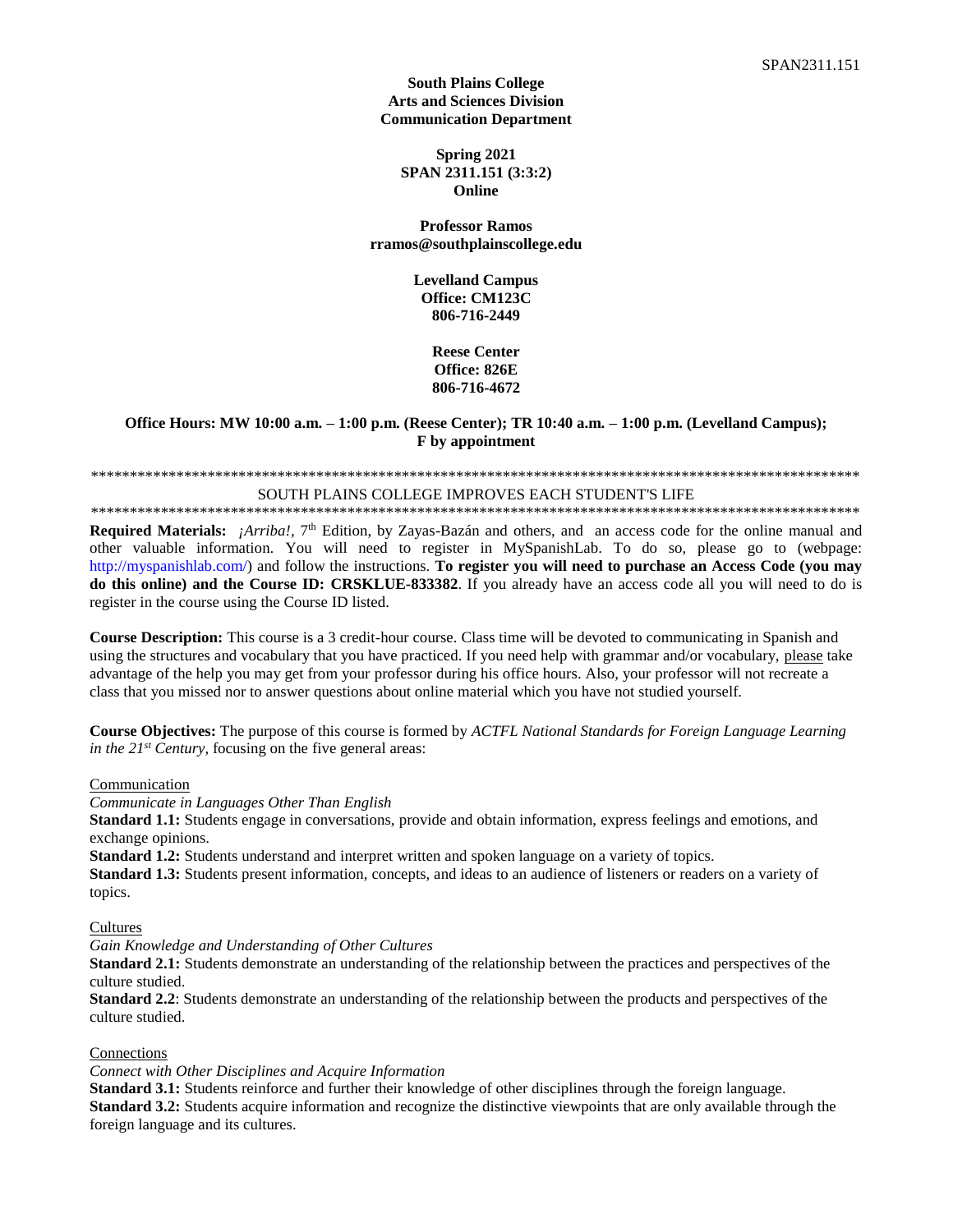### **Comparisons**

*Develop Insight into the Nature of Language and Culture*

**Standard 4.1:** Students demonstrate understanding of the nature of language through comparisons of the language studied and their own.

**Standard 4.2:** Students demonstrate understanding of the concept of culture through comparisons of the cultures studied and their own.

#### Communities

*Participate in Multilingual Communities at Home & Around the World*

**Standard 5.1:** Students use the language both within and beyond the school setting.

**Standard 5.2:** Students show evidence of becoming life-long learners by using the language for personal enjoyment and enrichment.

**Learning Outcomes:** Upon successful completion of this course, students will:

1. Demonstrate comprehension of authentic spoken discourse produced by Spanish speakers of diverse origins.

2. Produce oral Spanish comprehensible to native speakers using complex grammatical structures to narrate, describe and elicit information.

3. Demonstrate increasing comprehension of authentic written texts in a variety of genres.

4. Write descriptions and narratives at a low intermediate level using complex grammatical structures.

5. Formulate cohesive paragraphs and short/simple essays.

6. Describe cultural practices and products of the Spanish-speaking world drawing on authentic materials including literature and the visual arts.

#### **COURSE REQUIREMENTS AND POLICIES**

#### **Grading**

The scores for all graded work are distributed as follows:

| $4@100$ points                  | 25% |
|---------------------------------|-----|
| 8@15 points                     | 15% |
| $4@36$ points                   | 15% |
| $4@100$ points                  | 25% |
| $1@100$ points<br>$1@60$ points | 20% |
|                                 |     |

Course grades will be assigned on the basis of weighted course average:

| $A: 90$ and above       | <b>B</b> : $80 - 89.99$ | *A 'C' or better is required in the course to |
|-------------------------|-------------------------|-----------------------------------------------|
| $C: 70 - 79.99*$        | <b>D</b> : $60 - 69.99$ | continue to the next level at SPC.            |
| $\mathbf{F}$ : below 60 |                         |                                               |

**Please Note:** Grades or averages cannot be sent via e-mail or over the telephone. Your grades and average will be available on Blackboard.

#### **Communication Plan**

- You must use your assigned SPC email address to communicate in this class. It is your responsibility to check messages regularly.
- Do not use your personal e-mail address or the e-mail system in MSL.
- When sending an email or leaving a voice mail, always include your full name and the course and section number.
- **I** only read my e-mails during my office hours.
- I will only use Blackboard to communicate to the class and post your grades. It is your responsibility to check Blackboard weekly.
- **All of your assignments, exams, etc. will be posted and due on MySpanishLab. You will NOT have any assignments, exams, etc. due on Blackboard.**

**IMPORTANT: Technical issues are not an excuse for late work. You may complete your assignments, exams and assessments as soon as they become available to ensure prompt submissions or to avoid any unforeseen circumstances. All assignments will be posted and available at least a week in advance with the exception of the exams. All exams will ONLY be available from 9:00 a.m. until 11:59 p.m. on the due date.**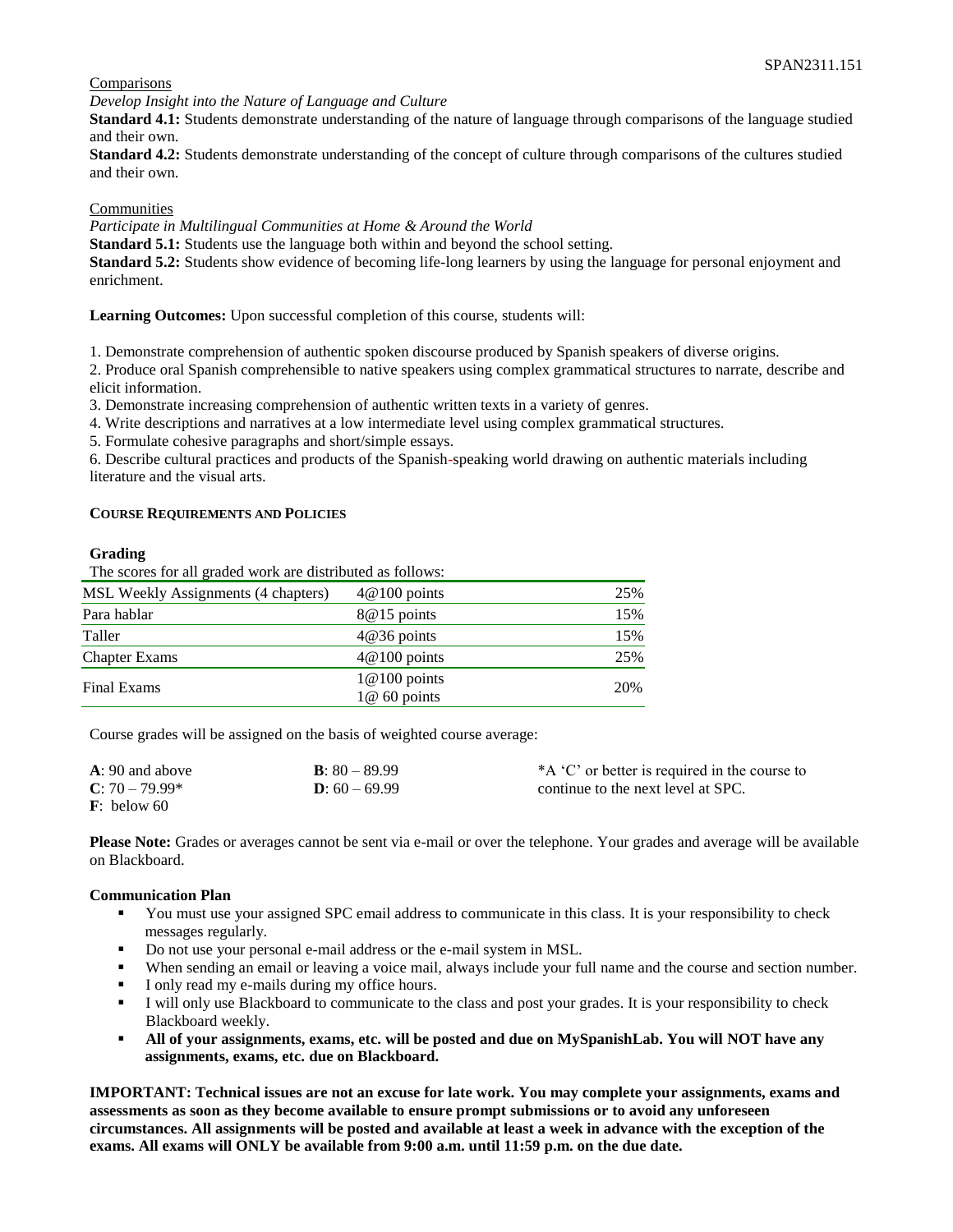**Online Assignments:** MySpanishLab (MSL) is the online platform of the course. It contains pronunciation activities, interactive vocabulary and grammar presentations and tutorials.

This computer-enhanced course offers the following advantages to you as you learn Spanish:

- Immediate feedback. The computer grades your electronic homework exercises instantly, tells you which items or activities are wrong, and helps you to learn by making suggestions on what to study before attempting the exercise again.
- The program is designed so you can attempt the exercises/activities **three** times and the average of the three attempts will be recorded.
- **•** Important: Chrome is the preferred browser for accessing MySpanishLab. Make sure you meet the system **and software requirements. Check these requirements periodically for updates and changes.**

For each activity, you will receive a grade based on the accuracy of **your performance**. You will be allowed **three** (**3**) attempts to complete each activity. The score will be based on the average your three attempts. Note that **spelling**, **punctuation**, and **accent marks** will signal a difference in your performance, as will proper vocabulary and sentence structure. Online activities are due **at 11:59 pm**. After that time, homework will **not** be accepted. The grade recorded in the gradebook will be the average of the activities per chapter.

Note: Take the time to view the tutorials when assigned before you begin the activities. The tutorials explain the grammar points.

It is your responsibility to complete and submit your online assignments by the due dates. "I forgot," "I didn't notice" or any technical problems with your personal computer or Internet provider are not valid excuses for not presenting homework, and your online assignment grade will suffer. Homework not submitted or submitted late will be recorded as a zero.

#### **HOW TO REGISTER WITH MSL (MYSPANISHLAB)**

#### **[\(https://www.pearsonmylabandmastering.com/northamerica/mylanguagelabs/\)](https://www.pearsonmylabandmastering.com/northamerica/mylanguagelabs/)**

Step 1: Before you enroll:

- Click on **Browser Tune-up** to confirm that you meet the system's requirements. You may have to go
- to **Tools** and access **Internet Options** to delete cookies for MSL to work properly. You MUST disable popup blocker.
- Confirm you have the following needed to register:
	- 1) Valid email address
	- 2) Course ID: **CRSKLUE-833382**

Step 2: Enrolling in your new course:

- Click on First time users or Returned student
- Choose "I have an access code" or "need to purchase the access code". This is different form Course ID. Follow the prompts. Click I accept to continue
- Follow the prompts. Click I accept to continue
- School's zip code is 79336
- Create login name and password
- On the "My Courses" page, click on **Enroll in a Course** and enter the course ID listed above
- Confirm course and enter course now.
- Please make sure to check your time zone. Due dates are set for Central Standard Time.

#### **Student Expectations**

As an online Spanish student, you are expected to:

- Read, understand and abide by all policies and procedures outlined in this syllabus.<br>■ Have and maintain the appropriate technology required to complete the course
- Have and maintain the appropriate technology required to complete the course.
- Have access to high-speed Internet and use of supporting device-not a phone.
- Log into MSL (MySpanishLab) complete assigned activities weekly.
- Log into MSL to complete chapter exams and final exams.

**Maintain an online environment conducive to learning, including online etiquettes "netiquette". To maintain civility in the online classroom, students are prohibited from making offensive remarks, using inappropriate language or discussing inappropriate topics, spamming, hacking, using SPC or Blackboard email or discussion board for commercial purposes, using all caps (considered shouting in online communications), or cyber-bullying or online harassment of any type.**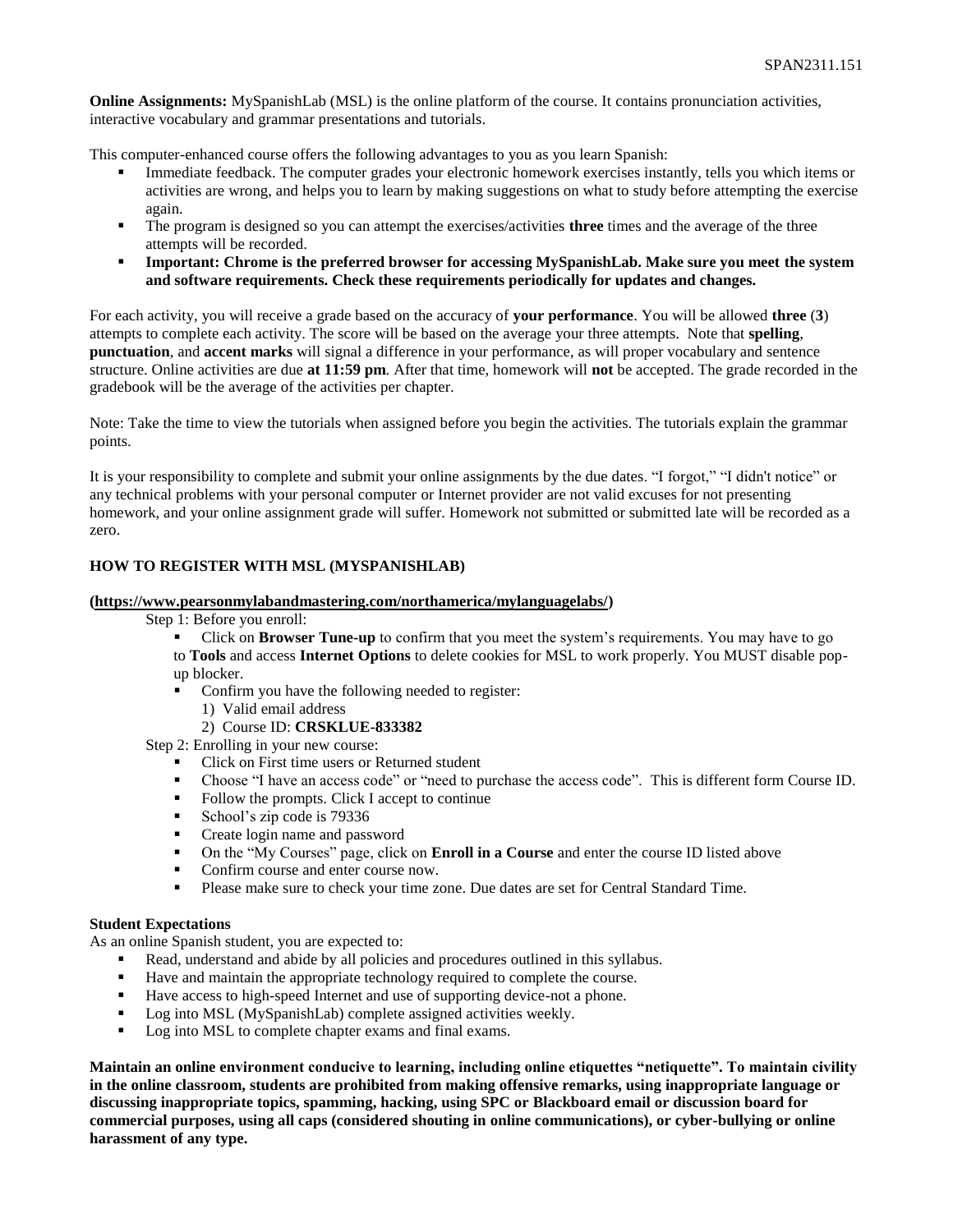#### **Inappropriate behavior shall result in consequences ranging from a request to correct the problem, to removal from the course.**

**Para hablar:** There will be eight voice recordings, two per chapter. These activities will be due by 11:59 p.m. on the due dates. You will be able to access the preparation at least a week in advance of the due date. You will find the rubric which will be used to assess your voice recordings in the folder titled *Para hablar* on MSL. **Suggestion: Click into the voice recording and listen to the prompts and write your responses and then record.** 

**IMPORTANT: MSL Voice Recordings, which requires you to record your voice, must be done without surrounding noise such as music or other people speaking in the background. In addition, if your recording indicates that someone helped you with an assignment or if you record vulgar language or you did not follow "netiquette", you will receive a grade of zero (0) and disciplinary actions will be initiated for academic dishonesty and/or misconduct on your part.**

**Taller:** There will be three *Taller* compositions. Follow the directives on *Antes de escribir* and *Al escribir* when writing your composition. You are not permitted to use online translators when you write your composition. The composition is 36 points; 20 points for content and 16 points for grammar. You will find the rubric which will be used to assess your compositions in the folder titled *Taller* on MSL. The *Taller* assignments are not part of the cumulative average of the weekly activities. **Suggestion: Handwrite your composition and then type it on the online activity on MSL.** 

**Chapter Exams:** There will be four Chapter Exams. The exams will focus primarily on the content of the chapter. Each exam is timed. Once you begin the exam, you will have one hour to complete it. Be sure and plan accordingly. They will be available from 9:00 a.m. until 11:59 p.m. on the due date. You will find a study guide for the exams in the folder titled *Chapter Exams* under the tab titled *Course Material* on MSL. **WARNING: You are NOT allowed to use any notes, your book, or any other materials or resources while taking the chapter exams. If any evidence is found to the contrary, you will receive a zero for the exam. You also risk being dropped from the course, and may face further disciplinary action.**

**Final Oral Exam:** The exam will be comprehensive consisting of the information covered in chapters 9, 10, 11 and 12 and will be scheduled during the week of finals. You will find the study guide and the rubric in the *Final Exams* folder. You will find this folder under the tab titled *Course Materials* on MSL. **Once you begin the exam, you will have one hour to complete it. Be sure and plan accordingly. It will be available from 9:00 a.m. until 11:59 p.m. on the due date. WARNING: You are NOT allowed to use any notes, your book, or any other materials or resources while taking the final written exam. If any evidence is found to the contrary, you will receive a zero for the exam.** 

**Final Written Exam:** The exam will be comprehensive consisting of the information covered in chapters 9, 10, 11 and 12 and will be scheduled during the week of finals. You will find the study guide in the *Final Exams* folder. You will find this folder under the tab titled *Course Materials* on MSL. **Once you begin the exam, you will have one hour to complete it. Be sure and plan accordingly. It will be available from 9:00 a.m. until 11:59 p.m. on the due date. WARNING: You are NOT allowed to use any notes, your book, or any other materials or resources while taking the final written exam. If any evidence is found to the contrary, you will receive a zero for the exam.** 

**Plagiarism and Cheating:** Students are expected to do their own work on all projects, quizzes, assignments, examinations, and papers. Failure to comply with this policy will result in an 'F' for the assignment and can result in an 'F' for the course if circumstances warrant.

Plagiarism violations include, but are not limited to, the following:

1. Cutting and pasting together information from books, articles, other papers, or online sites without providing proper documentation;

2. Using direct quotations (three or more words) from a source without showing them to be direct quotations and citing them.

3. Online translators.

Cheating violations include, but are not limited to, the following:

1. Obtaining an examination by stealing or collusion;

2. Discovering the content of an examination before it is given;

3. Using an unauthorized source of information (notes, textbook, text messaging, internet, apps) during an examination, quiz, or homework assignment;

4. Entering an office or building to obtain unfair advantage;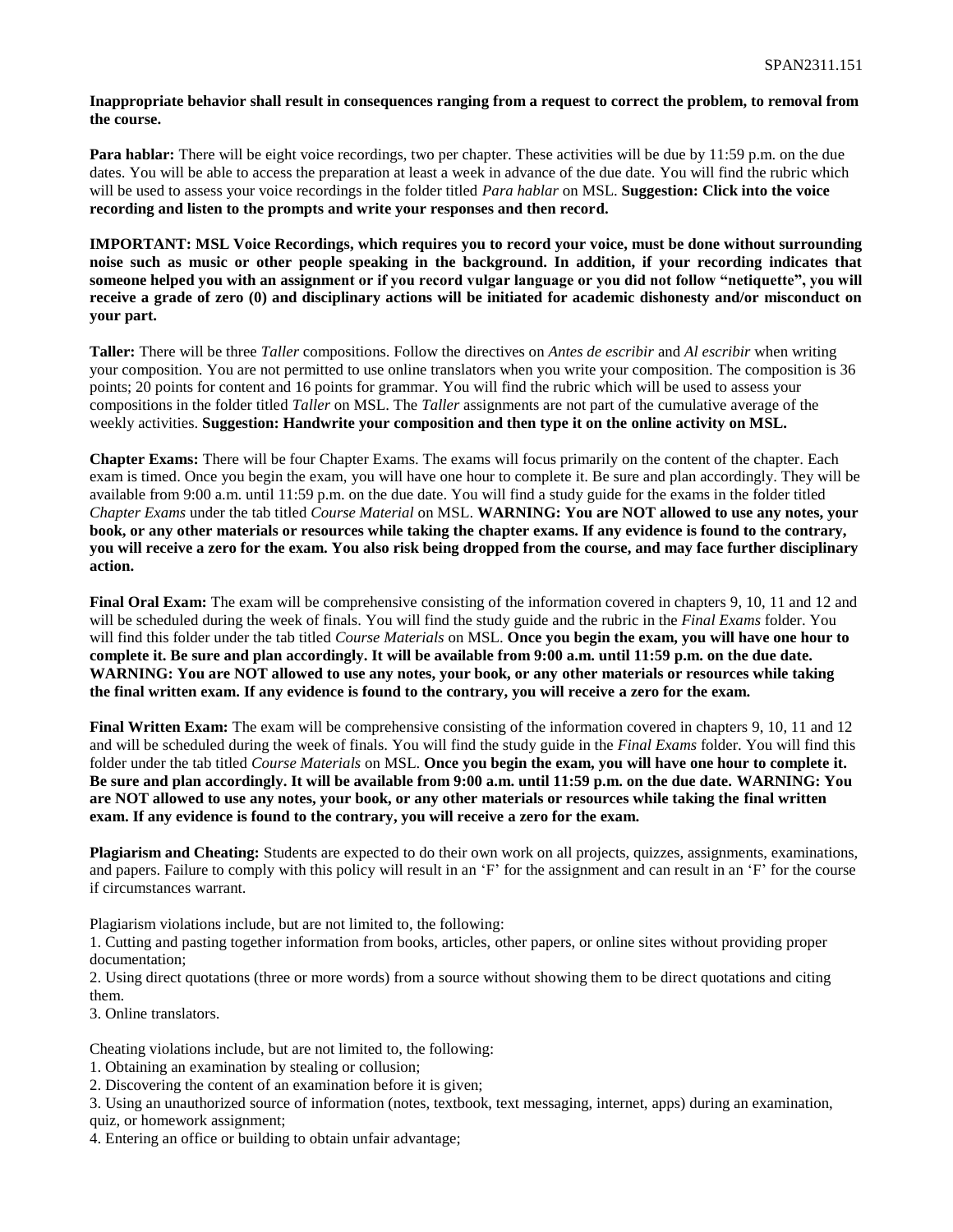- 5. Taking an examination for another;
- 6. Altering grade records;
- 7. Copying another's work during an examination or on a homework assignment;
- 8. Taking pictures of a test, test answers, or someone else's paper.

Note: The use of online translators is not permitted in or outside of class.

**Diversity Statement:** In this class, the instructor will establish and support an environment that values and nurtures individual and group differences and encourages engagement and interaction. Understanding and respecting multiple experiences and perspectives will serve to challenge and stimulate all of us to learn about others, about the larger world and about ourselves. By promoting diversity and intellectual exchange, we will not only mirror society as it is, but also model society as it should and can be.

**Disability Statement:** Students with disabilities, including but not limited to physical, psychiatric, or learning disabilities, who wish to request accommodations in this class should notify the Disability Services Office early in the semester so that the appropriate arrangements may be made. In accordance with federal law, a student requesting accommodations must provide acceptable documentation of his/her disability to the Disability Services Office. For more information, call or visit the Disability Services Office at Levelland (Student Health & Wellness Office) 806-716-2577, Reese Center (Building 8) 806-716-4675, or Plainview Center (Main Office) 806-716-4302 or 806-296-9611.

**Nondiscrimination Policy:** South Plains College does not discriminate on the basis of race, color, national origin, sex, disability or age in its programs and activities. The following person has been designated to handle inquiries regarding the nondiscrimination policies: Vice President for Student Affairs, South Plains College -1401 College Avenue, Box 5, Levelland, TX 79336, 806-716-2360.

**Title IX Pregnancy Accommodations Statement:** If you are pregnant, or have given birth within six months, under Title IX you have a right to reasonable accommodations to help continue your education. To activate accommodations, you must submit a Title IX pregnancy accommodations request, along with specific medical documentation, to the Director of Health and Wellness. Once approved, notification will be sent to you the student and instructors. It is the student's responsibility to work with the instructor to arrange accommodations. Contact the Director of Health and Wellness at 806- 716-2362 or email [cgilster@southplainscollege.edu](mailto:cgilster@southplainscollege.edu) for assistance.

**Closure of College or Cancelation of Classes:** In the event that classes are cancelled or delayed due to inclement weather, please follow the instructions communicated by South Plains College.

**Extra Credit Policy:** There will be no extra credit options in this course.

Note: Thursday, April 29, 2021, is the last day to withdraw from the course.

**If needed, revisions to the class syllabus and/or any of the course overview may be made.**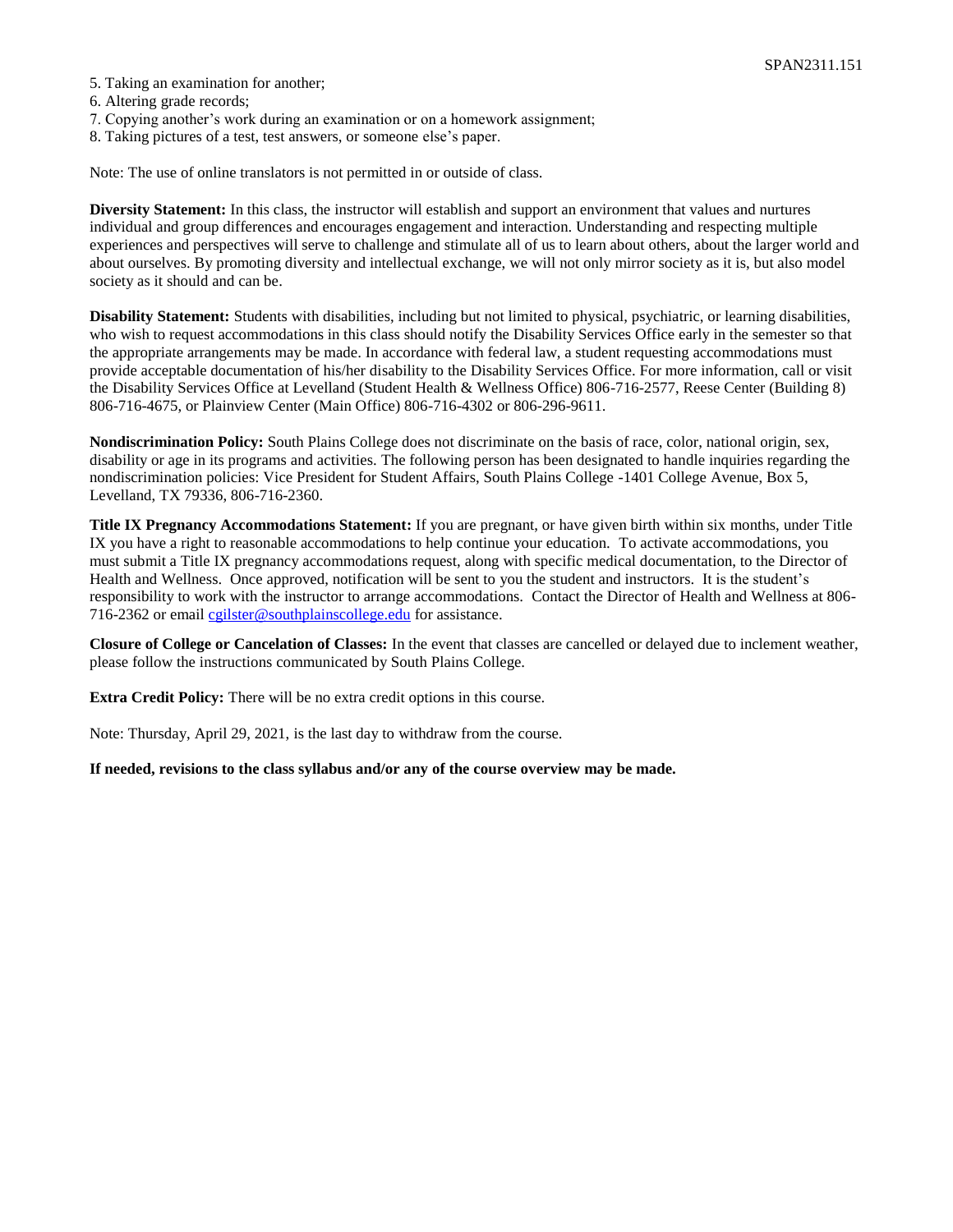## South Plains College Spring 2021 Online Spanish 2311.151 Course Overview

| Week                                                  | Content/Tasks                                                                                    | MySpanishLab Assignments | <b>Tasks</b>                                                                                                                                      |
|-------------------------------------------------------|--------------------------------------------------------------------------------------------------|--------------------------|---------------------------------------------------------------------------------------------------------------------------------------------------|
| 1<br>Jan. 18 <sup>th</sup> –<br>Jan. 22 <sup>nd</sup> | Monday, January 18 <sup>th</sup> :<br>No classes<br>Tuesday, January 19 <sup>th</sup> : Class    | -MSL Weekly Assignments  |                                                                                                                                                   |
|                                                       | <b>Begin</b>                                                                                     |                          |                                                                                                                                                   |
|                                                       | Capítulo 9                                                                                       |                          |                                                                                                                                                   |
|                                                       | Estudia página 285<br>-Lee páginas 284; 289-290;<br>293                                          |                          |                                                                                                                                                   |
|                                                       | <b>PowerPoint Presentations</b>                                                                  |                          |                                                                                                                                                   |
| 2<br>Jan. 25 <sup>th</sup> –<br>Jan. 29 <sup>th</sup> | -Estudia página 298<br>-Lee páginas 293; 298; 302-<br>304                                        | -MSL Weekly Assignments  | 09-15 Voice Recording due Monday,<br>January 25 <sup>th</sup> , by 11:59 p.m.<br>(Refer to the rubric found in the Para<br>hablar folder on MSL.) |
|                                                       | -PowerPoint Presentations                                                                        |                          |                                                                                                                                                   |
| З<br>Feb. $1st$ –<br>Feb. 5 <sup>th</sup>             | -Lee páginas 306-307<br>Repasa páginas 302-304;                                                  | -MSL Weekly Assignments  | SAM 09-43 Taller 1 due<br>Monday, February 1st,<br>by 11:59 p.m. (Refer to the rubric                                                             |
|                                                       | -PowerPoint Presentations<br>Wednesday, February 3 <sup>rd</sup> ,<br>12 <sup>th</sup> Class Day |                          | found in the Taller folder on MSL.)                                                                                                               |
| 4<br>Feb. $8^{th}$ –<br>Feb. $12th$                   | -PowerPoint Presentations                                                                        | -MSL Weekly Assignments  | 09-35 Voice Recording due Monday,<br>February 8 <sup>th</sup> , by 11:59 p.m.                                                                     |
|                                                       |                                                                                                  |                          | Examen Capítulo 9 due Thursday,<br>February 11 <sup>th</sup> , by 11:59 p.m.                                                                      |
| 5<br>Feb. $15^{th}$ –                                 | Capítulo 10                                                                                      | -MSL Weekly Assignments  |                                                                                                                                                   |
| Feb. 19th                                             | -Lee página 320<br>Estudia página 321<br><b>PowerPoint Presentations</b>                         |                          |                                                                                                                                                   |
| 6<br>Feb. $22^{nd}$ –<br>Feb. 26 <sup>th</sup>        | -Lee páginas 324 y 327<br>-PowerPoint Presentations                                              | -MSL Weekly Assignments  | 10-15 Voice Recording due Monday,<br>February $22^{nd}$ , by 11:59 p.m.                                                                           |
|                                                       |                                                                                                  |                          |                                                                                                                                                   |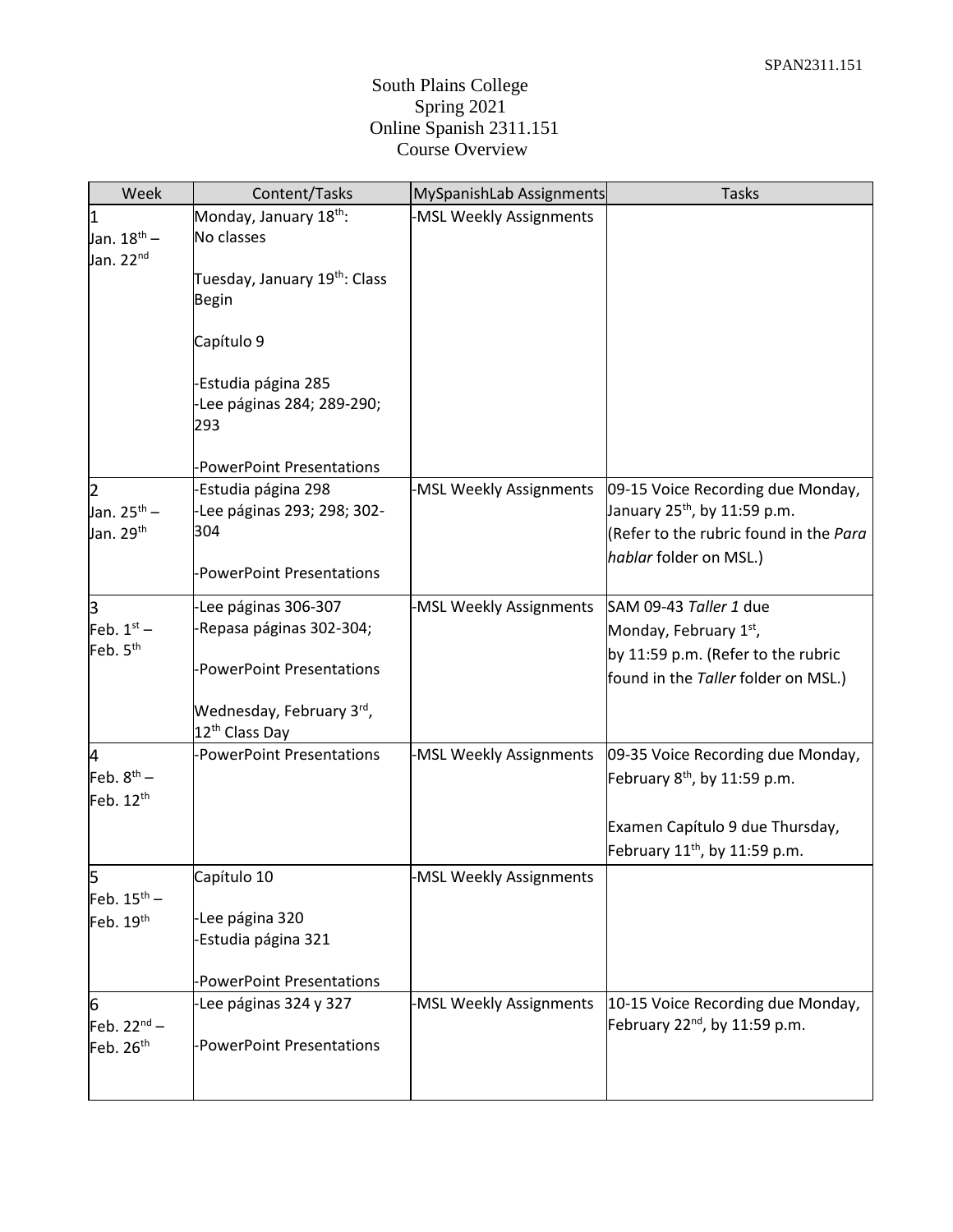| 7                                                | Estudia página 333                                        | -MSL Weekly Assignments | SAM 10-39 Taller 2 due                                                         |
|--------------------------------------------------|-----------------------------------------------------------|-------------------------|--------------------------------------------------------------------------------|
| Mar. $1st$ –                                     | -Lee página 332; 337-338                                  |                         | Monday, March 1 <sup>st</sup> ,                                                |
| Mar. 5 <sup>th</sup>                             | <b>PowerPoint Presentations</b>                           |                         | by 11:59 p.m.                                                                  |
| 8                                                | -Repasa páginas 324 y 327;                                | -MSL Weekly Assignments | 10-31 Voice Recording due Monday,                                              |
| Mar. $8^{th}$ –                                  | 332; 337-338                                              |                         | March 8 <sup>th</sup> , by 11:59 p.m.                                          |
| Mar. 12 <sup>th</sup>                            | -PowerPoint Presentations                                 |                         | Examen Capítulo 10 due Thursday,<br>March 11 <sup>th</sup> , by 11:59 p.m.     |
| Mar. $15^{\text{th}}$ –<br>Mar. $19th$           | <b>SPRING BREAK</b>                                       | <b>SPRING BREAK</b>     | <b>SPRING BREAK</b>                                                            |
| 9<br>Mar. $22^{nd}$ –                            | Capítulo 11                                               | -MSL Weekly assignments | 11-15 Voice Recording due Thursday,<br>March 25 <sup>th</sup> , by 11:59 p.m.  |
| Mar. 26 <sup>th</sup>                            | Estudia página 351<br>-Lee páginas 350 y 354; 357-<br>358 |                         |                                                                                |
|                                                  | <b>PowerPoint Presentations</b>                           |                         |                                                                                |
| 10                                               | Estudia pág. 365                                          | -MSL Weekly Assignments | SAM 11-39 Taller 3 due                                                         |
| Mar. $29^{th}$ –                                 | -Lee págs. 364 y 368                                      |                         | Monday, March 29 <sup>th</sup> ,                                               |
| Apr. 2 <sup>nd</sup>                             | <b>PowerPoint Presentations</b>                           |                         | by 11:59 p.m.                                                                  |
|                                                  | Friday, April 2 <sup>nd</sup><br><b>Easter Break</b>      |                         |                                                                                |
| 11                                               | Repaso págs. 350; 354; 357-                               | -MSL Weekly Assignments | 11-31 Voice Recording due Monday,                                              |
| Apr. $5^{th}$ –<br>Apr. 9th                      | 358; 364 y 368                                            |                         | April 5 <sup>th</sup> , by 11:59 p.m.                                          |
|                                                  | PowerPoint Presentations                                  |                         |                                                                                |
| 12                                               | <b>PowerPoint Presentations</b>                           | -MSL Weekly Assignments | Examen Capítulo 11 due Thursday,                                               |
| Apr. 12 <sup>th</sup> –<br>Apr. 16 <sup>th</sup> |                                                           |                         | April 15 <sup>th</sup> , by 11:59 p.m.                                         |
| 12                                               | Capítulo 12                                               | -MSL Weekly Assignments | 12-15 Voice Recording due Thursday,                                            |
| Apr. $19^{th}$ –<br>Apr. 23rd                    | Estudia pág. 383<br>Lee págs. 382 y 386                   |                         | April 22 <sup>nd</sup> , by 11:59 p.m.                                         |
|                                                  | <b>PowerPoint Presentations</b>                           |                         |                                                                                |
| 13                                               | Estudia pág. 395                                          | -MSL Weekly Assignments | SAM 12-44 Taller 4 due                                                         |
| Apr. $26^{th} -$                                 | -Lee págs. 394; 398-399                                   |                         | Thursday, April 29 <sup>th</sup> ,                                             |
| Apr. 30 <sup>th</sup>                            | <b>PowerPoint Presentations</b>                           |                         | by 11:59 p.m.<br>¡OJO! Plan accordingly. You will have<br>to do some research. |